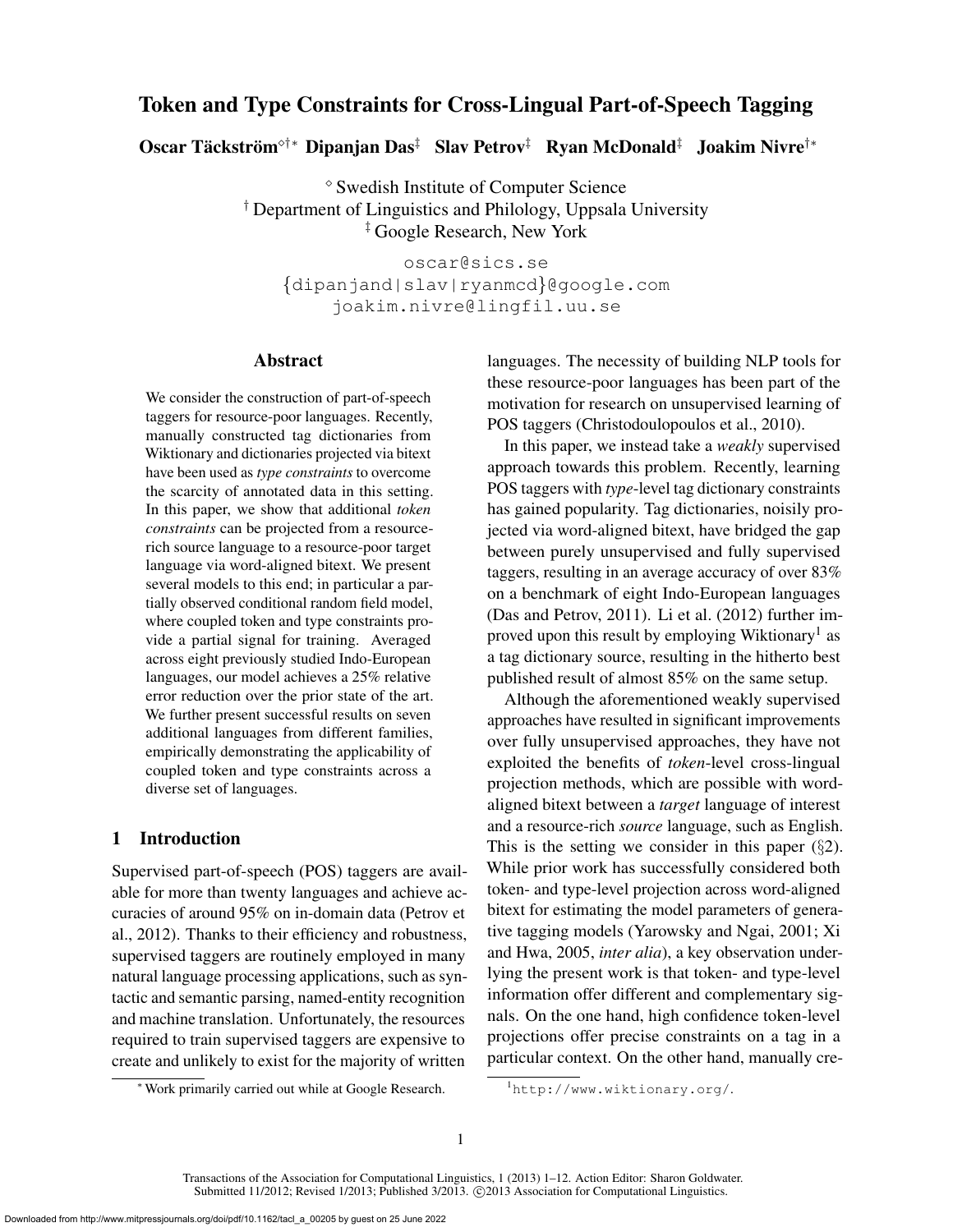ated type-level dictionaries can have broad coverage and do not suffer from word-alignment errors; they can therefore be used to filter systematic as well as random noise in token-level projections.

In order to reap these potential benefits, we propose a partially observed conditional random field (CRF) model (Lafferty et al., 2001) that couples token and type constraints in order to guide learning  $(\S$ 3). In essence, the model is given the freedom to push probability mass towards hypotheses consistent with both types of information. This approach is flexible: we can use either noisy projected or manually constructed dictionaries to generate type constraints; furthermore, we can incorporate arbitrary features over the input. In addition to standard (contextual) lexical features and transition features, we observe that adding features from a monolingual word clustering (Uszkoreit and Brants, 2008) can significantly improve accuracy. While most of these features can also be used in a generative feature-based hidden Markov model (HMM) (Berg-Kirkpatrick et al., 2010), we achieve the best accuracy with a globally normalized discriminative CRF model.

To evaluate our approach, we present extensive results on standard publicly available datasets for 15 languages: the eight Indo-European languages previously studied in this context by Das and Petrov (2011) and Li et al. (2012), and seven additional languages from different families, for which no comparable study exists. In §4 we compare various features, constraints and model types. Our best model uses type constraints derived from Wiktionary, together with token constraints derived from high-confidence word alignments. When averaged across the eight languages studied by Das and Petrov (2011) and Li et al. (2012), we achieve an accuracy of 88.8%. This is a 25% relative error reduction over the previous state of the art. Averaged across all 15 languages, our model obtains an accuracy of 84.5% compared to 78.5% obtained by a strong generative baseline. Finally, we provide an in depth analysis of the relative contributions of the two types of constraints in §5.

### 2 Coupling Token and Type Constraints

Type-level information has been amply used in weakly supervised POS induction, either via pure manually crafted tag dictionaries (Smith and Eisner, 2005; Ravi and Knight, 2009; Garrette and Baldridge, 2012), noisily projected tag dictionaries (Das and Petrov, 2011) or through crowdsourced lexica, such as Wiktionary (Li et al., 2012). At the other end of the spectrum, there have been efforts that project token-level information across word-aligned bitext (Yarowsky and Ngai, 2001; Xi and Hwa, 2005). However, systems that combine both sources of information in a single model have yet to be fully explored. The following three subsections outline our overall approach for coupling these two types of information to build robust POS taggers that do not require any direct supervision in the target language.

### 2.1 Token Constraints

For the majority of resource-poor languages, there is at least some bitext with a resource-rich source language; for simplicity, we choose English as our source language in all experiments. It is then natural to consider using a supervised part-of-speech tagger to predict part-of-speech tags for the English side of the bitext. These predicted tags can subsequently be projected to the target side via automatic word alignments. This approach was pioneered by Yarowsky and Ngai (2001), who used the resulting partial target annotation to estimate the parameters of an HMM. However, due to the automatic nature of the word alignments and the POS tags, there will be significant noise in the projected tags. To conquer this noise, they used very aggressive smoothing techniques when training the HMM. Fossum and Abney (2005) used similar token-level projections, but instead combined projections from multiple source languages to filter out random projection noise as well as the systematic noise arising from different source language annotations and syntactic divergences.

### 2.2 Type Constraints

It is well known that given a tag dictionary, even if it is incomplete, it is possible to learn accurate POS taggers (Smith and Eisner, 2005; Goldberg et al., 2008; Ravi and Knight, 2009; Naseem et al., 2009). While widely differing in the specific model structure and learning objective, all of these approaches achieve excellent results. Unfortunately, they rely on tag dictionaries extracted directly from the underlying treebank data. Such dictionaries provide in depth coverage of the test domain and also list all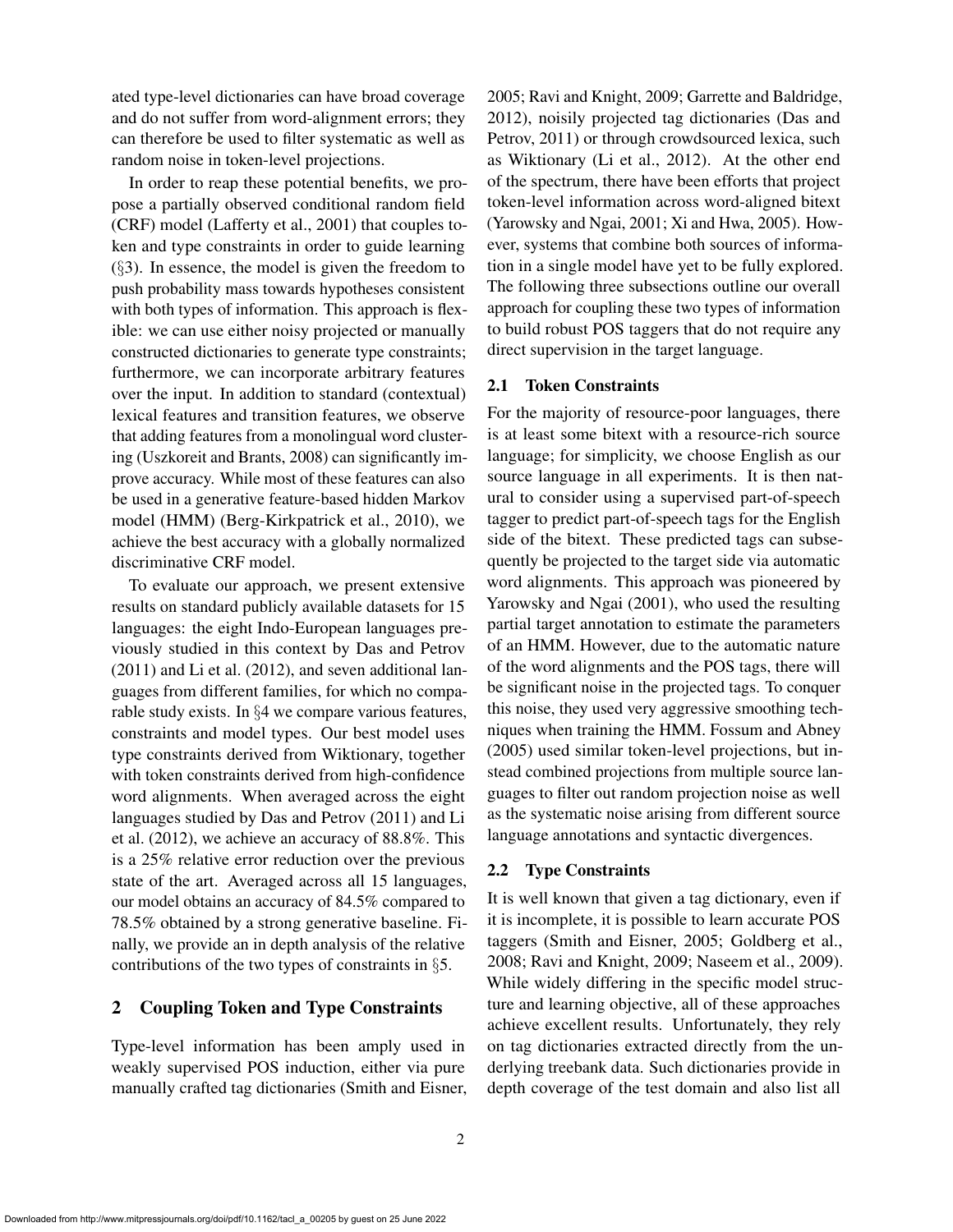

Figure 1: Lattice representation of the inference search space  $\mathcal{Y}(x)$  for an authentic sentence in Swedish (*"The farming products must be pure and must not contain any additives"*), after pruning with Wiktionary type constraints. The correct parts of speech are listed underneath each word. Bold nodes show projected token constraints  $\tilde{y}$ . Underlined text indicates incorrect tags. The coupled constraints lattice  $\mathcal{Y}(x, \tilde{y})$  consists of the bold nodes together with nodes for words that are lacking token constraints; in this case, the coupled constraints lattice thus defines exactly one valid path.

inflected forms – both of which are difficult to obtain and unrealistic to expect for resource-poor languages.

In contrast, Das and Petrov (2011) automatically create type-level tag dictionaries by aggregating over projected token-level information extracted from bitext. To handle the noise in these automatic dictionaries, they use label propagation on a similarity graph to smooth (and also expand) the label distributions. While their approach produces good results and is applicable to resource-poor languages, it requires a complex multi-stage training procedure including the construction of a large distributional similarity graph.

Recently, Li et al. (2012) presented a simple and viable alternative: crowdsourced dictionaries from Wiktionary. While noisy and sparse in nature, Wiktionary dictionaries are available for 170 languages.<sup>2</sup> Furthermore, their quality and coverage is growing continuously (Li et al., 2012). By incorporating type constraints from Wiktionary into the feature-based HMM of Berg-Kirkpatrick et al. (2010), Li et al. were able to obtain the best published results in this setting, surpassing the results of Das and Petrov (2011) on eight Indo-European languages.

#### 2.3 Coupled Constraints

Rather than relying exclusively on either token or type constraints, we propose to complement the one with the other during training. For each sentence in our training set, a partially constrained lattice of tag sequences is constructed as follows:

- 1. For each token whose type is *not* in the tag dictionary, we allow the entire tag set.
- 2. For each token whose type *is* in the tag dictionary, we prune all tags not licensed by the dictionary and mark the token as dictionary-pruned.
- 3. For each token that has a tag projected via a high-confidence bidirectional word alignment: if the projected tag is still present in the lattice, then we prune every tag but the projected tag for that token; if the projected tag is not present in the lattice, which can only happen for dictionarypruned tokens, then we ignore the projected tag.

Figure 1 provides a running example. The lattice shows tags permitted after constraining the words to tags licensed by the dictionary (up until Step 2 from above). There is only a single token "Jordbruksprodukterna" (*"the farming products"*) not in the dictionary; in this case the lattice permits the full set of tags. With token-level projections (Step 3; nodes with bold border in Figure 1), the lattice can be further pruned. In most cases, the projected tag is both correct and is in the dictionary-pruned lattice. We thus successfully disambiguate such tokens and shrink the search space substantially.

There are two cases we highlight in order to show where our model can break. First, for the token "Jordbruksprodukterna", the erroneously projected tag ADJ will eliminate all other tags from the lattice, including the correct tag NOUN. Second, the token "några" ("*any*") has a single dictionary entry PRON and is missing the correct tag DET. In the case where

<sup>2</sup>http://meta.wikimedia.org/wiki/ Wiktionary — October 2012.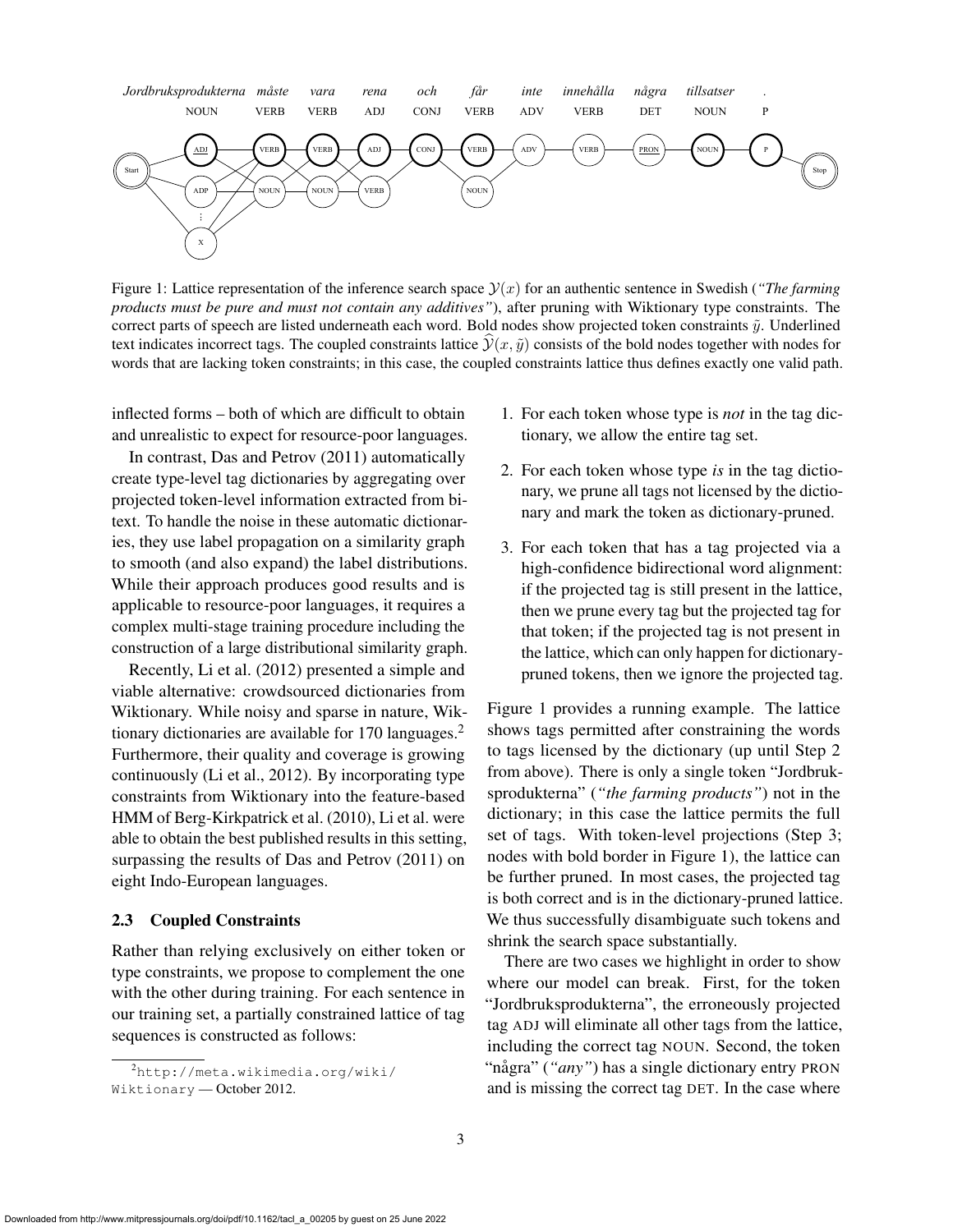DET is the projected tag, we will not add it to the lattice and simply ignore it. This is because we hypothesize that the tag dictionary can be trusted more than the tags projected via noisy word alignments. As we will see in §4, taking the union of tags performs worse, which supports this hypothesis.

For *generative* models, such as HMMs (§3.1), we need to define only one lattice. For our best generative model this is the coupled token- and typeconstrained lattice.<sup>3</sup> At prediction time, in both the discriminative and the generative cases, we find the most likely label sequence using Viterbi decoding.

For *discriminative* models, such as CRFs (§3.2), we need to define two lattices: one that the model moves probability mass towards and another one defining the overall search space (or partition function). In traditional supervised learning without a dictionary, the former is a trivial lattice containing the gold standard tag sequence and the latter is the set of all possible tag sequences spanning the tokens. With our best model, we will move mass towards the coupled token- and type-constrained lattice, such that the model can freely distribute mass across all paths consistent with these constraints. The lattice defining the partition function will be the full set of possible tag sequences when no dictionary is used; when a dictionary is used it will consist of all dictionarypruned tag sequences (sans Step 3 above; the full set of possibilities shown in Figure 1 for our running example).

Figures 2 and 3 provide statistics regarding the supervision coverage and remaining ambiguity. Figure 2 shows that more than two thirds of all tokens in our training data are in Wiktionary. However, there is considerable variation between languages: Spanish has the highest coverage with over 90%, while Turkish, an agglutinative language with a vast number of word forms, has less than 50% coverage. Figure 3 shows that there is substantial uncertainty left after pruning with Wiktionary, since tokens are rarely fully disambiguated: 1.3 tags per token are allowed on average for types in Wiktionary.

Figure 2 further shows that high-confidence alignments are available for about half of the tokens for most languages (Japanese is a notable exception with



Figure 2: Wiktionary and projection dictionary coverage. Shown is the percentage of tokens in the target side of the bitext that are covered by Wiktionary, that have a projected tag, and that have a projected tag after intersecting the two.



Figure 3: Average number of licensed tags per token on the target side of the bitext, for types in Wiktionary.

less than 30% of the tokens covered). Intersecting the Wiktionary tags and the projected tags (Step 2 and 3 above) filters out some of the potentially erroneous tags, but preserves the majority of the projected tags; the remaining, presumably more accurate projected tags cover almost half of all tokens, greatly reducing the search space that the learner needs to explore.

## 3 Models with Coupled Constraints

We now formally present how we couple token and type constraints and how we use these coupled constraints to train probabilistic tagging models. Let  $x = (x_1 x_2 \dots x_{|x|}) \in \mathcal{X}$  denote a sentence, where each token  $x_i \in V$  is an instance of a word type from the vocabulary V and let  $y = (y_1 y_2 \dots y_{|x|}) \in \mathcal{Y}$  denote a tag sequence, where  $y_i \in \mathcal{T}$  is the tag assigned to token  $x_i$  and  $\mathcal T$  denotes the set of all possible partof-speech tags. We denote the lattice of all admissible tag sequences for the sentence x by  $\mathcal{Y}(x)$ . This is the

<sup>&</sup>lt;sup>3</sup>Other training methods exist as well, for example, contrastive estimation (Smith and Eisner, 2005).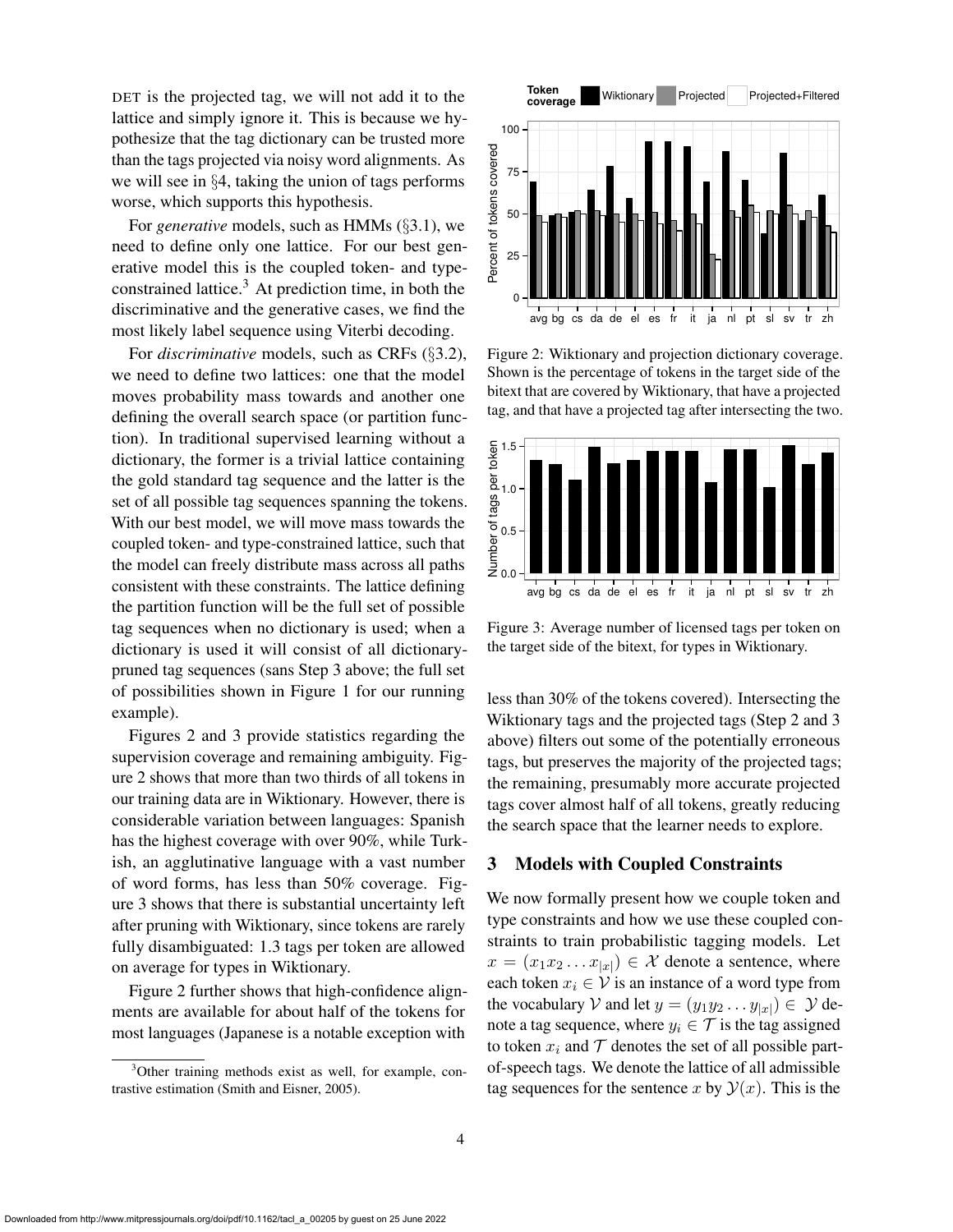inference search space in which the tagger operates. As we shall see, it is crucial to constrain the size of this lattice in order to simplify learning when only incomplete supervision is available.

A tag dictionary maps a word type  $x_i \in V$  to a set of admissible tags  $\mathcal{T}(x_i) \subseteq \mathcal{T}$ . For word types not in the dictionary we allow the full set of tags  $T$  (while possible, in this paper we do not attempt to distinguish closed-class versus open-class words). When provided with a tag dictionary, the lattice of admissible tag sequences for a sentence  $x$ is  $\mathcal{Y}(x) = \mathcal{T}(x_1) \times \mathcal{T}(x_2) \times \ldots \times \mathcal{T}(x_{|x|})$ . When no tag dictionary is available, we simply have the full lattice  $\mathcal{Y}(x) = \mathcal{T}^{|x|}$ .

Let  $\tilde{y} = (\tilde{y}_1 \tilde{y}_2 \dots \tilde{y}_{|x|})$  be the projected tags for the sentence x. Note that  $\{\tilde{y}_i\} = \emptyset$  for tokens without a projected tag. Next, we define a piecewise operator  $\sim$  that couples  $\tilde{y}$  and  $\mathcal{Y}(x)$  with respect to every sentence index, which results in a token- and typeconstrained lattice. The operator behaves as follows, coherent with the high level description in §2.3:

$$
\widehat{\mathcal{T}}(x_i, \tilde{y}_i) = \tilde{y}_i \frown \mathcal{T}(x_i) = \begin{cases} {\{\tilde{y}_i\}} & \text{if } \tilde{y}_i \in \mathcal{T}(x_i) \\ \mathcal{T}(x_i) & \text{otherwise.} \end{cases}
$$

We denote the token- and type-constrained lattice as  $\mathcal{Y}(x, \tilde{y}) = \mathcal{T}(x_1, \tilde{y}_1) \times \mathcal{T}(x_2, \tilde{y}_2) \times \ldots \times \mathcal{T}(x_{|x|}, \tilde{y}_{|x|}).$ Note that when token-level projections are not used, the dictionary-pruned lattice and the lattice with coupled constraints are identical, that is  $\hat{y}(x, \tilde{y}) = y(x)$ .

#### 3.1 HMMs with Coupled Constraints

A first-order hidden Markov model (HMM) specifies the joint distribution of a sentence  $x \in \mathcal{X}$  and a tag-sequence  $y \in \mathcal{Y}(x)$  as:

$$
p_{\beta}(x, y) = \prod_{i=1}^{|x|} \underbrace{p_{\beta}(x_i \mid y_i)}_{\text{emission}} \underbrace{p_{\beta}(y_i \mid y_{i-1})}_{\text{transition}}
$$

We follow the recent trend of using a log-linear parametrization of the emission and the transition distributions, instead of a multinomial parametrization (Chen, 2003). This allows model parameters  $\beta$ to be shared across categorical events, which has been shown to give superior performance (Berg-Kirkpatrick et al., 2010). The categorical emission and transition events are represented by feature vectors  $\phi(x_i, y_i)$  and  $\phi(y_i, y_{i-1})$ . Each element of the

parameter vector  $\beta$  corresponds to a particular feature; the component log-linear distributions are:

$$
p_{\beta}(x_i \mid y_i) = \frac{\exp\left(\beta^{\top} \phi(x_i, y_i)\right)}{\sum_{x_i' \in \mathcal{V}} \exp\left(\beta^{\top} \phi(x_i', y_i)\right)},
$$

and

$$
p_{\beta}(y_i \mid y_{i-1}) = \frac{\exp\left(\beta^{\top} \phi(y_i, y_{i-1})\right)}{\sum_{y'_i \in \mathcal{T}} \exp\left(\beta^{\top} \phi(y'_i, y_{i-1})\right)}.
$$

In maximum-likelihood estimation of the parameters, we seek to maximize the likelihood of the observed parts of the data. For this we need the joint marginal distribution  $p_\beta(x, \hat{y}(x, \hat{y}))$  of a sentence x, and its coupled constraints lattice  $\hat{y}(x, \tilde{y})$ , which is obtained by marginalizing over all consistent outputs:

$$
p_{\beta}(x,\widehat{\mathcal{Y}}(x,\widetilde{y})) = \sum_{y \in \widehat{\mathcal{Y}}(x,\widetilde{y})} p_{\beta}(x,y).
$$

If there are no projections and no tag dictionary, then  $\widehat{\mathcal{Y}}(x,\tilde{y}) = \mathcal{T}^{|x|}$ , and thus  $p_\beta(x,\widehat{\mathcal{Y}}(x,\tilde{y})) = p_\beta(x)$ , which reduces to fully unsupervised learning. The  $\ell_2$ -regularized *marginal joint* log-likelihood of the constrained training data  $\mathcal{D} = \{(x^{(i)}, \tilde{y}^{(i)})\}_{i=1}^n$  is:

$$
\mathcal{L}(\beta; \mathcal{D}) = \sum_{i=1}^{n} \log p_{\beta}(x^{(i)}, \widehat{\mathcal{Y}}(x^{(i)}, \widetilde{y}^{(i)})) - \gamma ||\beta||_2^2.
$$
\n(1)

We follow Berg-Kirkpatrick et al. (2010) and take a direct gradient approach for optimizing Eq. 1 with L-BFGS (Liu and Nocedal, 1989). We set  $\gamma = 1$  and run 100 iterations of L-BFGS. One could also employ the Expectation-Maximization (EM) algorithm (Dempster et al., 1977) to optimize this objective, although the relative merits of EM versus direct gradient training for these models is still a topic of debate (Berg-Kirkpatrick et al., 2010; Li et al., 2012). $<sup>4</sup>$  Note</sup> that since the marginal likelihood is non-concave, we are only guaranteed to find a local maximum of Eq. 1.

After estimating the model parameters  $\beta$ , the tagsequence  $y^* \in \mathcal{Y}(x)$  for a sentence  $x \in \mathcal{X}$  is predicted by choosing the one with maximal *joint* probability:

$$
y^* \leftarrow \argmax_{y \in \mathcal{Y}(x)} p_{\beta}(x, y).
$$

.

<sup>&</sup>lt;sup>4</sup>We trained the HMM with EM as well, but achieved better results with direct gradient training and hence omit those results.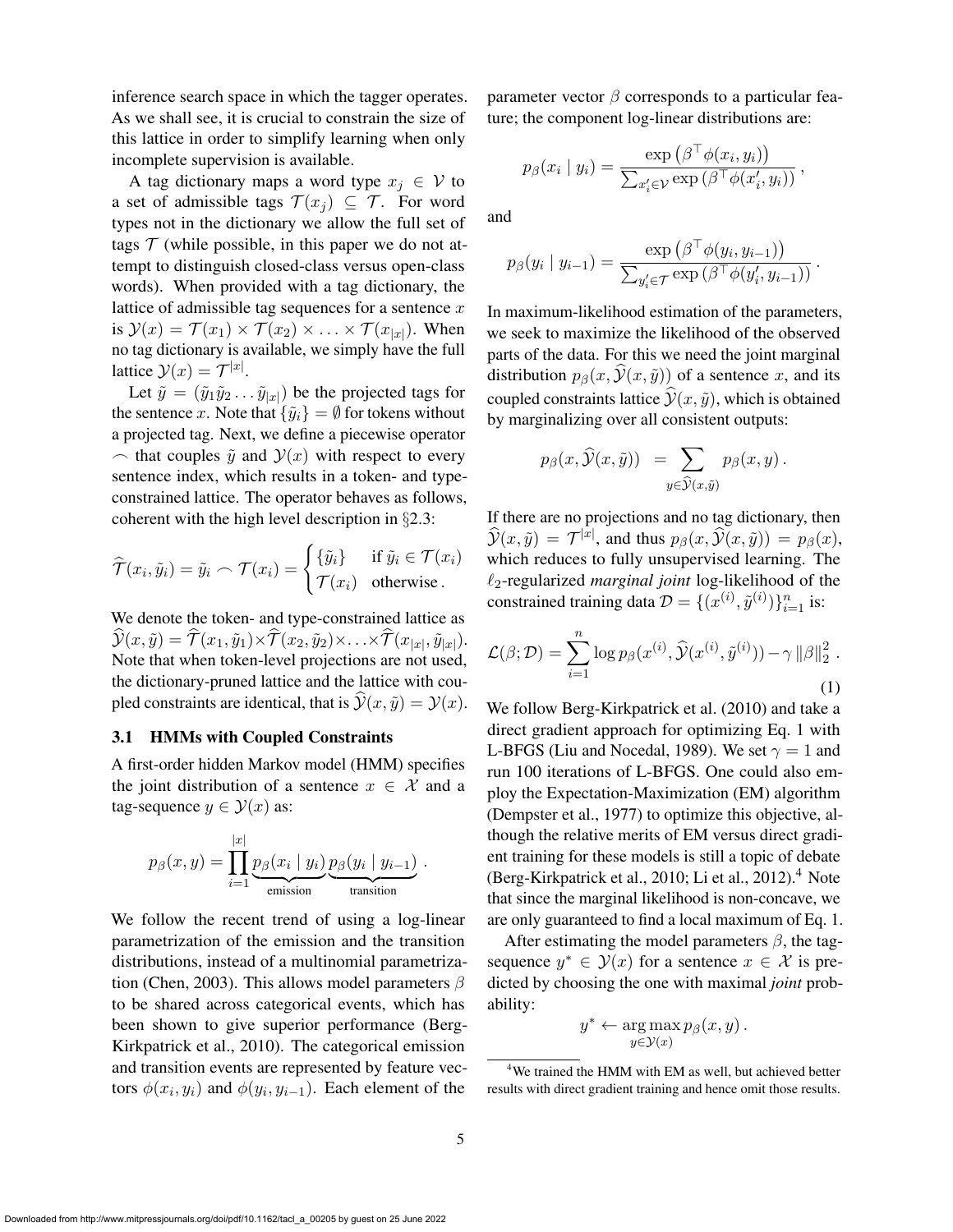#### 3.2 CRFs with Coupled Constraints

Whereas an HMM models the joint probability of the input  $x \in \mathcal{X}$  and output  $y \in \mathcal{Y}(x)$ , using locally normalized component distributions, a conditional random field (CRF) instead models the probability of the output conditioned on the input as a globally normalized log-linear distribution (Lafferty et al., 2001):

$$
p_{\theta}(y \mid x) = \frac{\exp(\theta^{\top} \Phi(x, y))}{\sum_{y' \in \mathcal{Y}(x)} \exp(\theta^{\top} \Phi(x, y'))},
$$

where  $\theta$  is a parameter vector. As for the HMM,  $\mathcal{Y}(x)$  is not necessarily the full space of possible tag-sequences; specifically, for us, it is the dictionarypruned lattice *without* the token constraints.

With a first-order Markov assumption, the feature function factors as:

$$
\Phi(x, y) = \sum_{i=1}^{|x|} \phi(x, y_i, y_{i-1}).
$$

This model is more powerful than the HMM in that it can use richer feature definitions, such as joint input/transition features and features over a wider input context. We model a marginal conditional probability, given by the total probability of all tag sequences consistent with the lattice  $\hat{y}(x, \tilde{y})$ :

$$
p_{\theta}(\widehat{\mathcal{Y}}(x,\tilde{y}) | x) = \sum_{y \in \widehat{\mathcal{Y}}(x,\tilde{y})} p_{\theta}(y | x).
$$

The parameters of this constrained CRF are estimated by maximizing the  $\ell_2$ -regularized *marginal conditional* log-likelihood of the constrained data (Riezler et al., 2002):

$$
\mathcal{L}(\theta; \mathcal{D}) = \sum_{i=1}^{n} \log p_{\theta}(\widehat{\mathcal{Y}}(x^{(i)}, \tilde{y}^{(i)}) \mid x^{(i)}) - \gamma \|\theta\|_{2}^{2}.
$$
\n(2)

As with Eq. 1, we maximize Eq. 2 with 100 iterations of L-BFGS and set  $\gamma = 1$ . In contrast to the HMM, after estimating the model parameters  $\theta$ , the tag-sequence  $y^* \in \mathcal{Y}(x)$  for a sentence  $x \in \mathcal{X}$  is chosen as the sequence with the maximal *conditional* probability:

$$
y^* \leftarrow \arg\max_{y \in \mathcal{Y}(x)} p_{\theta}(y \mid x).
$$

#### 4 Empirical Study

We now present a detailed empirical study of the models proposed in the previous sections. In addition to comparing with the state of the art in Das and Petrov (2011) and Li et al. (2012), we present models with several combinations of token and type constraints, additional features incorporating word clusters. Both generative and discriminative models are explored.

#### 4.1 Experimental Setup

Before delving into the experimental details, we present our setup and datasets.

Languages. We evaluate on eight target languages used in previous work (Das and Petrov, 2011; Li et al., 2012) and on seven additional languages (see Table 1). While the former eight languages all belong to the Indo-European family, we broaden the coverage to language families more distant from the source language (for example, Chinese, Japanese and Turkish). We use the treebanks from the CoNLL shared tasks on dependency parsing (Buchholz and Marsi, 2006; Nivre et al., 2007) for evaluation.<sup>5</sup> The twoletter abbreviations from the ISO 639-1 standard are used when referring to these languages in tables and figures.

Tagset. In all cases, we map the language-specific POS tags to universal POS tags using the mapping of Petrov et al.  $(2012)$ <sup>6</sup> Since we use indirect supervision via projected tags or Wiktionary, the model states induced by all models correspond directly to POS tags, enabling us to compute tagging accuracy without a greedy 1-to-1 or many-to-1 mapping.

Bitext. For all experiments, we use English as the source language. Depending on availability, there are between 1M and 5M parallel sentences for each language. The majority of the parallel data is gathered automatically from the web using the method of Uszkoreit et al. (2010). We further include data from Europarl (Koehn, 2005) and from the UN parallel corpus (UN, 2006), for languages covered by these corpora. The English side of the bitext is POS tagged with a standard supervised CRF tagger, trained on the Penn Treebank (Marcus et al., 1993), with tags mapped to universal tags. The parallel sen-

 ${}^{5}$ For French we use the treebank of Abeillé et al. (2003).

<sup>6</sup>We use version 1.03 of the mappings available at http: //code.google.com/p/universal-pos-tags/.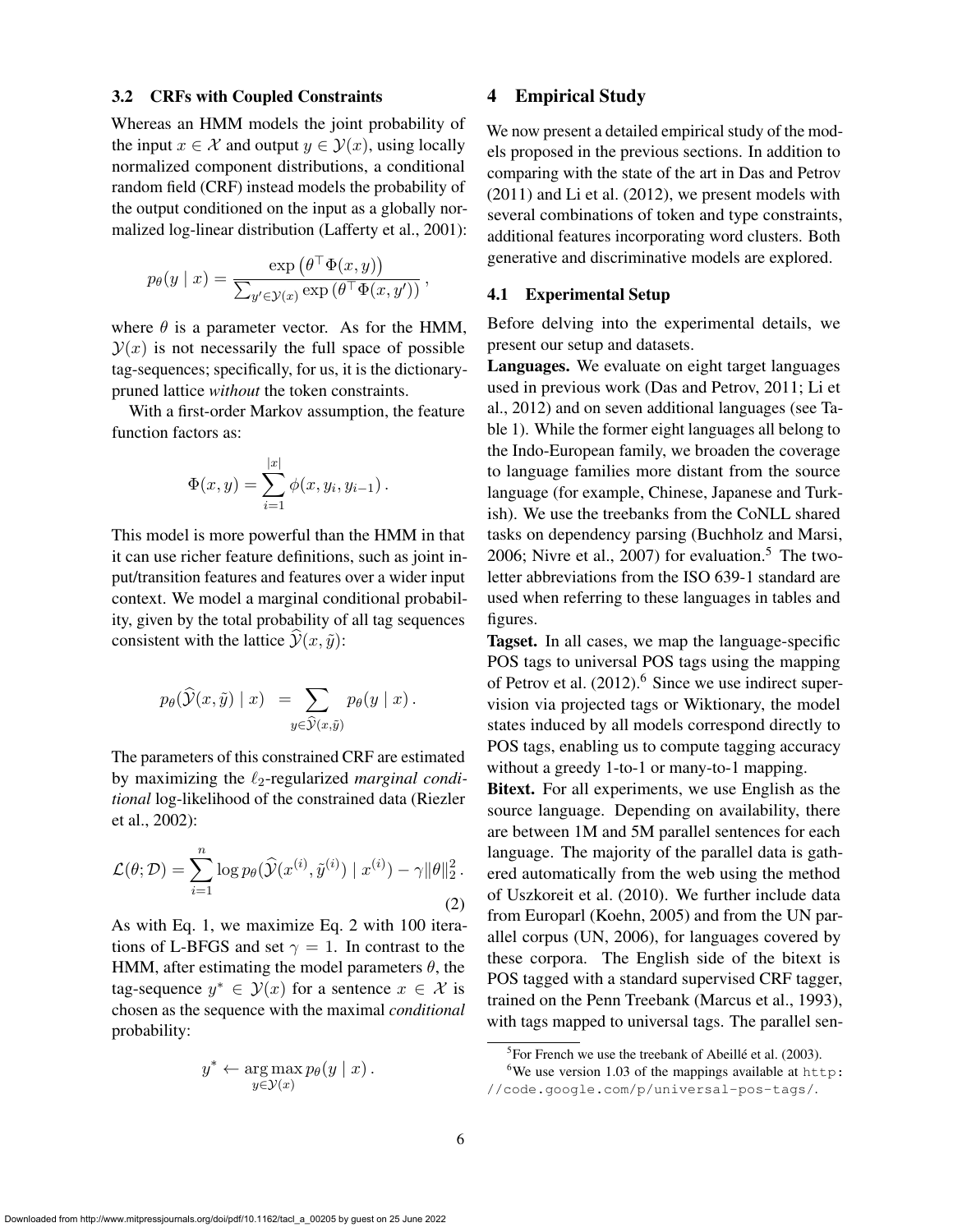tences are word aligned with the aligner of DeNero and Macherey (2011). Intersected high-confidence alignments (confidence  $> 0.95$ ) are extracted and aggregated into projected type-level dictionaries. For purely practical reasons, the training data with tokenlevel projections is created by randomly sampling target-side sentences with a total of 500K tokens.

Wiktionary. We use a snapshot of the Wiktionary word definitions, and follow the heuristics of Li et al. (2012) for creating the Wiktionary dictionary by mapping the Wiktionary tags to universal POS tags.<sup>7</sup> Features. For all models, we use only an identity feature for tag-pair transitions. We use five features that couple the current tag and the observed word (analogous to the emission in an HMM): word identity, suffixes of up to length 3, and three indicator features that fire when the word starts with a capital letter, contains a hyphen or contains a digit. These are the same features as those used by Das and Petrov (2011). Finally, for some models we add a word cluster feature that couples the current tag and the word cluster identity of the word. These (monolingual) word clusters are induced with the exchange algorithm (Uszkoreit and Brants, 2008). We set the number of clusters to 256 across all languages, as this has previously been shown to produce robust results for similar tasks (Turian et al., 2010; Täckström et al., 2012). The clusters for each language are learned on a large monolingual newswire corpus.

#### 4.2 Models with Type Constraints

To examine the sole effect of type constraints, we experiment with the HMM, drawing constraints from three different dictionaries. Table 1 compares the performance of our models with the best results of Das and Petrov (2011, D&P) and Li et al. (2012, LG&T). As in previous work, training is done exclusively on the training portion of each treebank, stripped of any manual linguistic annotation.

We first use all of our parallel data to generate projected tag dictionaries: the English POS tags are projected across word alignments and aggregated to tag distributions for each word type. As in Das and Petrov (2011), the distributions are then filtered with a threshold of 0.2 to remove noisy tags and to create

|                        |      | Prior work | HMM with type constraints               |                                          |                                           |                                              |  |  |
|------------------------|------|------------|-----------------------------------------|------------------------------------------|-------------------------------------------|----------------------------------------------|--|--|
| Lang.                  | D&P  | LG&T       | $\mathcal{Y}_{n}^{\text{HMM}}$<br>proj. | $\mathcal{Y}^{\text{HMM}}_{\text{wik.}}$ | $\mathcal{Y}_{\text{union}}^{\text{HMM}}$ | $\mathcal{Y}_{\text{union}}^{\text{HMM}}$ +C |  |  |
| bg                     |      |            | 84.2                                    | 68.1                                     | 87.2                                      | 87.9                                         |  |  |
| $\mathbf{c}\mathbf{s}$ |      |            | 75.4                                    | 70.2                                     | 75.4                                      | 79.2                                         |  |  |
| da                     | 83.2 | 83.3       | 87.7                                    | 82.0                                     | 78.4                                      | 89.5                                         |  |  |
| de                     | 82.8 | 85.8       | 86.6                                    | 85.1                                     | 80.0                                      | 88.3                                         |  |  |
| el                     | 82.5 | 79.2       | 83.3                                    | 83.8                                     | 86.0                                      | 83.2                                         |  |  |
| es                     | 84.2 | 86.4       | 83.9                                    | 83.7                                     | 88.3                                      | 87.3                                         |  |  |
| fr                     |      |            | 88.4                                    | 75.7                                     | 75.6                                      | 86.6                                         |  |  |
| it                     | 86.8 | 86.5       | 89.0                                    | 85.4                                     | 89.9                                      | 90.6                                         |  |  |
| ja                     |      |            | 45.2                                    | 76.9                                     | 74.4                                      | 73.7                                         |  |  |
| nl                     | 79.5 | 86.3       | 81.7                                    | 79.1                                     | 83.8                                      | 82.7                                         |  |  |
| pt                     | 87.9 | 84.5       | 86.7                                    | 79.0                                     | 83.8                                      | 90.4                                         |  |  |
| sl                     |      |            | 78.7                                    | 64.8                                     | 82.8                                      | 83.4                                         |  |  |
| SV                     | 80.5 | 86.1       | 80.6                                    | 85.9                                     | 85.9                                      | 86.7                                         |  |  |
| tr                     |      |            | 66.2                                    | 44.1                                     | 65.1                                      | 65.7                                         |  |  |
| zh                     |      |            | 59.2                                    | 73.9                                     | 63.2                                      | 73.0                                         |  |  |
| avg(8)                 | 83.4 | 84.8       | 84.9                                    | 83.0                                     | 84.5                                      | 87.3                                         |  |  |
| avg                    |      |            | 78.5                                    | 75.9                                     | 80.0                                      | 83.2                                         |  |  |

Table 1: Tagging accuracies for type-constrained HMM models. D&P is the "With LP" model in Table 2 of Das and Petrov (2011), while LG&T is the "SHMM-ME" model in Table 2 of Li et al. (2012).  $\mathcal{Y}_{\text{proj.}}^{\text{HMM}}$ ,  $\mathcal{Y}_{\text{wik.}}^{\text{HMM}}$  and  $\mathcal{Y}_{\text{union}}^{\text{HMM}}$  are HMMs trained solely with type constraints derived from the projected dictionary, Wiktionary and the union of these dictionaries, respectively.  $\mathcal{Y}_{\text{union}}^{\text{HMM}}$ +C is equivalent to  $\mathcal{Y}_{\text{union}}^{\text{HMM}}$  with additional cluster features. All models are trained on the treebank of each language, stripped of gold labels. Results are averaged over the 8 languages from Das and Petrov (2011), denoted *avg (8)*, as well as over the full set of 15 languages, denoted *avg*.

an unweighted tag dictionary. We call this model  $\mathcal{Y}_{\text{proj.}}^{\text{HMM}}$ ; its average accuracy of 84.9% on the eight languages is higher than the 83.4% of D&P and on par with LG&T (84.8%).<sup>8</sup> Our next model ( $\mathcal{Y}_{\text{wik}}^{\text{HMM}}$ ) simply draws type constraints from Wiktionary. It slightly underperforms LG&T (83.0%), presumably because they used a second-order HMM. As a simple extension to these two models, we take the union of the projected dictionary and Wiktionary to constrain an HMM, which we name  $\mathcal{Y}_{\text{union}}^{\text{HMM}}$ . This model performs a little worse on the eight Indo-European languages (84.5), but gives an improvement over the projected dictionary when evaluated across all 15 languages (80.0% vs. 78.5%).

 $7$ The definitions were downloaded on August 31, 2012 from http://toolserver.org/˜enwikt/definitions/. This snapshot is more recent than that used by Li et al.

<sup>8</sup>Our model corresponds to the weaker, "No LP" projection of Das and Petrov (2011). We found that label propagation was only beneficial when small amounts of bitext were available.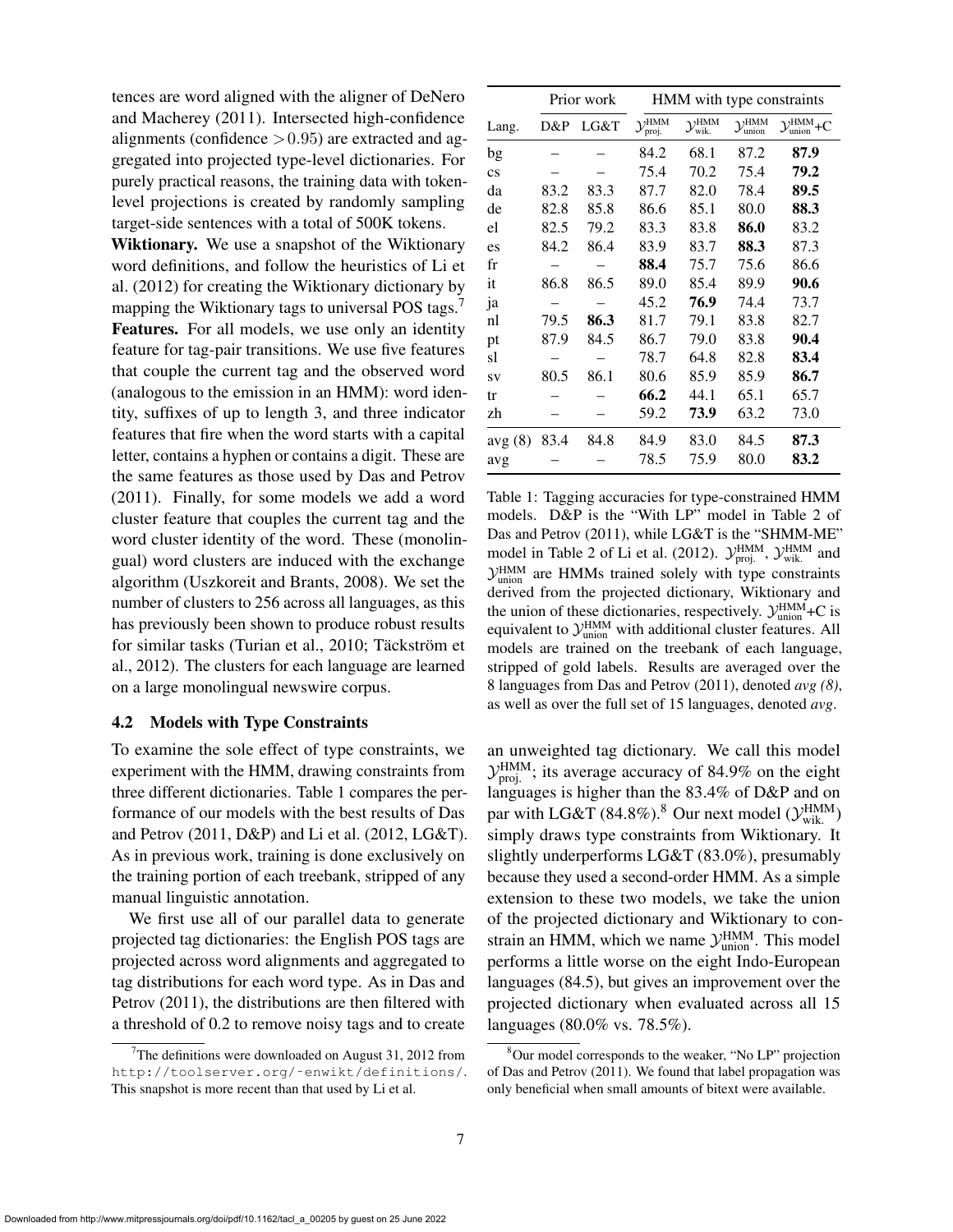|                        |                                                | Token constraints                                           |      | HMM with coupled constraints                             |                                                               |                                                                                                                                  | CRF with coupled constraints |                                                         |                                                          |
|------------------------|------------------------------------------------|-------------------------------------------------------------|------|----------------------------------------------------------|---------------------------------------------------------------|----------------------------------------------------------------------------------------------------------------------------------|------------------------------|---------------------------------------------------------|----------------------------------------------------------|
| Lang.                  | $\mathcal{Y}_{\text{union}}^{\text{HMM}}$ +C+L | $\tilde{y}^{\text{HMM}}$ +C+L $\tilde{y}^{\text{CRF}}$ +C+L |      | $\widehat{\mathcal{Y}}^{\text{HMM}}_{\text{proj.}}$ +C+L | $\widehat{\mathcal{Y}}^{\text{HMM}}_{\text{wik.}}\text{+C+L}$ | $\widehat{\mathcal{Y}}_{\text{union}}^{\text{HMM}}\text{+C+L}\quad \widehat{\mathcal{Y}}_{\text{proj.}}^{\text{CRF}}\text{+C+L}$ |                              | $\widehat{\mathcal{Y}}_{\text{wik.}}^{\text{CRF}}$ +C+L | $\widehat{\mathcal{Y}}_{\text{union}}^{\text{CRF}}$ +C+L |
| bg                     | 87.7                                           | 77.9                                                        | 84.1 | 84.5                                                     | 83.9                                                          | 86.7                                                                                                                             | 86.0                         | 87.8                                                    | 85.4                                                     |
| $\mathbf{c}\mathbf{s}$ | 78.3                                           | 65.4                                                        | 74.9 | 74.8                                                     | 81.1                                                          | 76.9                                                                                                                             | 74.7                         | $80.3**$                                                | 75.0                                                     |
| da                     | 87.3                                           | 80.9                                                        | 85.1 | 87.2                                                     | 85.6                                                          | 88.1                                                                                                                             | 85.5                         | 88.2*                                                   | 86.0                                                     |
| de                     | 87.7                                           | 81.4                                                        | 83.3 | 85.0                                                     | 89.3                                                          | 86.7                                                                                                                             | 84.4                         | $90.5***$                                               | 85.5                                                     |
| el                     | 85.9                                           | 81.1                                                        | 77.8 | 80.1                                                     | 87.0                                                          | 83.9                                                                                                                             | 79.6                         | $89.5***$                                               | 79.7                                                     |
| es                     | 89.1**                                         | 84.1                                                        | 85.5 | 83.7                                                     | 85.9                                                          | 88.0                                                                                                                             | 85.7                         | 87.1                                                    | 86.0                                                     |
| $_{\rm fr}$            | 88.4**                                         | 83.5                                                        | 84.7 | 85.9                                                     | 86.4                                                          | 87.4                                                                                                                             | 84.9                         | 87.2                                                    | 85.6                                                     |
| it                     | 89.6                                           | 85.2                                                        | 88.5 | 88.7                                                     | 87.6                                                          | 89.8                                                                                                                             | 88.3                         | 89.3                                                    | 89.4                                                     |
| ja                     | 72.8                                           | 47.6                                                        | 54.2 | 43.2                                                     | 76.1                                                          | 70.5                                                                                                                             | 44.9                         | $81.0**$                                                | 68.0                                                     |
| nl                     | 83.1                                           | 78.4                                                        | 82.4 | 82.3                                                     | 84.2                                                          | 83.2                                                                                                                             | 83.1                         | $85.9**$                                                | 83.2                                                     |
| pt                     | 89.1                                           | 84.7                                                        | 87.0 | 86.6                                                     | 88.7                                                          | 88.0                                                                                                                             | 87.9                         | $91.0**$                                                | 88.3                                                     |
| sl                     | 82.4                                           | 69.8                                                        | 78.2 | 78.5                                                     | 81.8                                                          | 80.1                                                                                                                             | 79.7                         | 82.3                                                    | 80.0                                                     |
| <b>SV</b>              | 86.1                                           | 80.1                                                        | 84.2 | 82.3                                                     | 87.9                                                          | 86.9                                                                                                                             | 84.4                         | 88.9**                                                  | 85.5                                                     |
| tr                     | 62.4                                           | 58.1                                                        | 64.5 | 64.6                                                     | 61.8                                                          | 64.8                                                                                                                             | 65.0                         | $64.1**$                                                | 65.2                                                     |
| zh                     | 72.6                                           | 52.7                                                        | 39.5 | 56.0                                                     | 74.1                                                          | 73.3                                                                                                                             | 59.7                         | 74.4**                                                  | 73.4                                                     |
| avg(8)                 | 87.2                                           | 82.0                                                        | 84.2 | 84.5                                                     | 87.0                                                          | 86.8                                                                                                                             | 84.9                         | 88.8                                                    | 85.4                                                     |
| avg                    | 82.8                                           | 74.1                                                        | 76.9 | 77.6                                                     | 82.8                                                          | 82.3                                                                                                                             | 78.2                         | 84.5                                                    | 81.1                                                     |

Table 2: Tagging accuracies for models with token constraints and coupled token and type constraints. All models use cluster features  $(...+C)$  and are trained on large training sets each containing 500k tokens with (partial) token-level projections  $($ ...+L). The best type-constrained model, trained on the larger datasets,  $\mathcal{Y}_{\text{union}}^{\text{HMM}}$ +C+L, is included for comparison. The remaining columns correspond to HMM and CRF models trained *only* with token constraints  $(\tilde{y} \dots)$ and with coupled token and type constraints  $(\hat{y}, \cdot)$ . The latter are trained using the projected dictionary ( $\cdot_{\text{proj.}}$ ), Wiktionary  $(\cdot_{\text{wik}})$  and the union of these dictionaries  $(\cdot_{\text{union}})$ , respectively. The search spaces of the models trained with coupled constraints  $(\mathcal{Y}, \ldots)$  are each pruned with the respective tag dictionary used to derive the coupled constraints. The observed difference between  $\hat{y}_{\text{wik.}}^{\text{CRF}}$  +C+L and  $y_{\text{union}}^{\text{HMM}}$  +C+L is statistically significant at  $p < 0.01$  (\*\*) and  $p < 0.015$ (\*) according to a paired bootstrap test (Efron and Tibshirani, 1993). Significance was not assessed for *avg* or *avg (8)*.

We next add monolingual cluster features to the model with the union dictionary. This model,  $\mathcal{Y}_{\text{union}}^{\text{HMM}}$ +C, significantly outperforms all other typeconstrained models, demonstrating the utility of word-cluster features.<sup>9</sup> For further exploration, we train the same model on the datasets containing 500K tokens sampled from the target side of the parallel data ( $\mathcal{Y}_{\text{union}}^{\text{HMM}}$ +C+L); this is done to explore the effects of large data during training. We find that training on these datasets result in an average accuracy of 87.2% which is comparable to the 87.3% reported for  $\mathcal{Y}_{\text{union}}^{\text{HMM}}$ +C in Table 1. This shows that the different source domain and amount of training data does not influence the performance of the HMM significantly.

Finally, we train CRF models where we treat type constraints as a partially observed lattice and use the full unpruned lattice for computing the partition function (§3.2). Due to space considerations, the results of these experiments are not shown in table 1. We observe similar trends in these results, but on average, accuracies are much lower compared to the typeconstrained HMM models; the CRF model with the union dictionary along with cluster features achieves an average accuracy of 79.3% when trained on same data. This result is not unsurprising. First, the CRF's search space is fully unconstrained. Second, the dictionary only provides a weak set of observation constraints, which do not provide sufficient information to successfully train a discriminative model. However, as we will observe next, coupling the dictionary constraints with token-level information solves this problem.

### 4.3 Models with Token and Type Constraints

We now proceed to add token-level information, focusing in particular on coupled token and type

<sup>&</sup>lt;sup>9</sup>These are monolingual clusters. Bilingual clusters as introduced in Täckström et al. (2012) might bring additional benefits.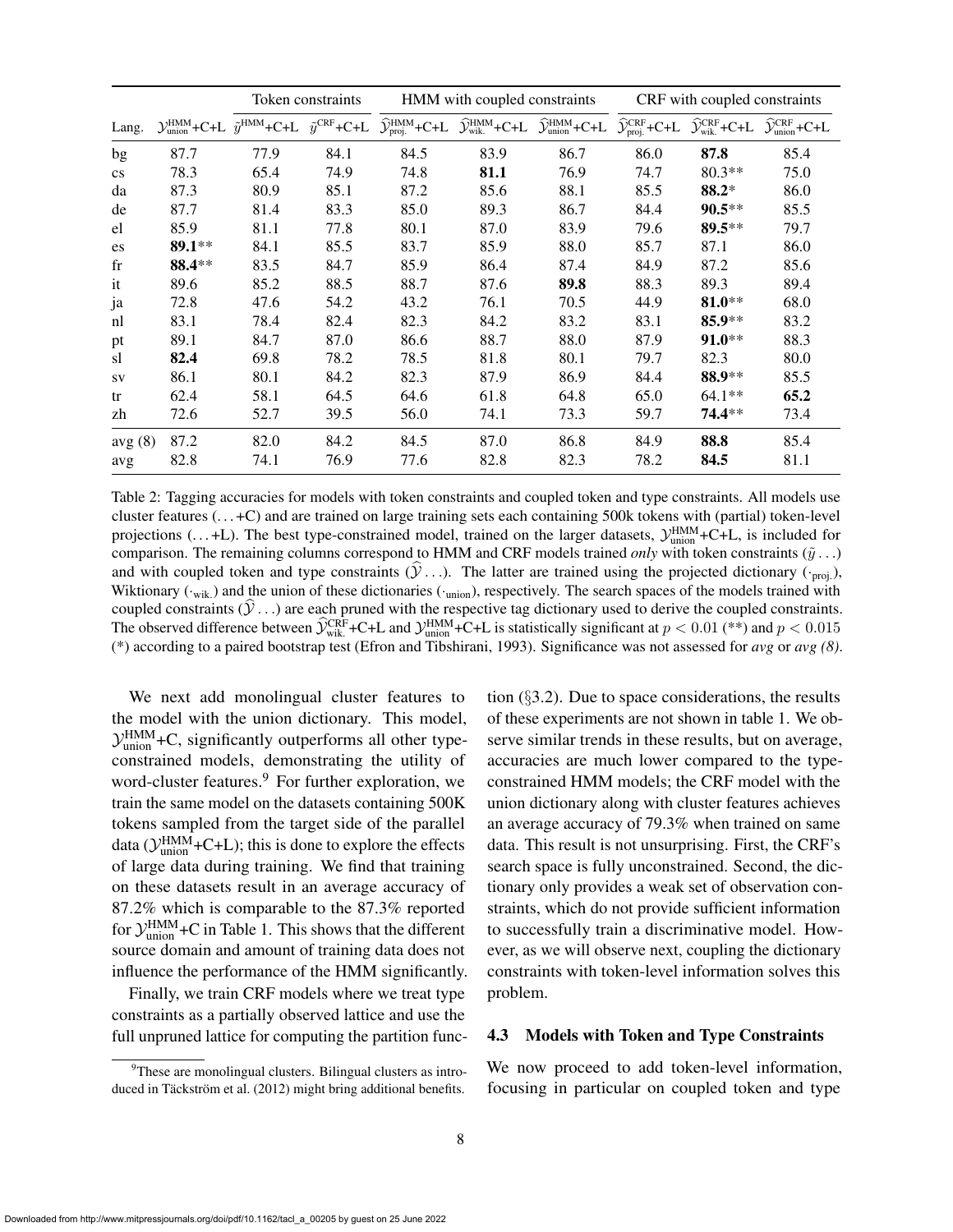constraints. Since it is not possible to generate projected token constraints for our monolingual treebanks, we train all models in this subsection on the 500K-tokens datasets sampled from the bitext. As a baseline, we first train HMM and CRF models that use *only* projected token constraints  $(\tilde{y}^{\text{HMM}} + \text{C+L} \text{ and } \tilde{y}^{\text{CRF}} + \text{C+L})$ . As shown in Table 2, these models underperform the best type-level model  $(\mathcal{Y}_{union}^{HMM}+C+L),^{10}$  which confirms that projected token constraints are not reliable on their own. This is in line with similar projection models previously examined by Das and Petrov (2011).

We then study models with coupled token and type constraints. These models use the same three dictionaries as used in §4.2, but additionally couple the derived type constraints with projected token constraints; see the caption of Table 2 for a list of these models. Note that since we only allow projected tags that are licensed by the dictionary (Step 3 of the transfer, §2.3), the actual token constraints used in these models vary with the different dictionaries.

From Table 2, we see that coupled constraints are superior to token constraints, when used both with the HMM and the CRF. However, for the HMM, coupled constraints do not provide any benefit over type constraints alone, in particular when the projected dictionary or the union dictionary is used to derive the coupled constraints ( $\hat{\mathcal{Y}}_{\text{proj.}}^{\text{HMM}}$ +C+L and  $\hat{\mathcal{Y}}_{\text{union}}^{\text{HMM}}$ +C+L). We hypothesize that this is because these dictionaries (in particular the former) have the same bias as the token-level tag projections, so that the dictionary is unable to correct the systematic errors in the projections (see  $\S 2.1$ ). Since the token constraints are stronger than the type constraints in the coupled models, this bias may have a substantial impact. With the Wiktionary dictionary, the difference between the type-constrained and the coupled-constrained HMM is negligible:  $\mathcal{Y}_{\text{union}}^{\text{HMM}}$ +C+L and  $\widehat{\mathcal{Y}}_{\text{wik}}^{\text{HMM}}$ +C+L both average at an accuracy of 82.8%.

The CRF model, on the other hand, is able to take advantage of the complementary information in the coupled constraints, provided that the dictionary is able to filter out the systematic token-level errors. With a dictionary derived from Wiktionary and projected token-level constraints,  $\hat{y}_{\text{wik.}}^{\text{CRF}}$ +C+L performs



Figure 4: Relative influence of token and type constraints on tagging accuracy in the  $\hat{y}_{\text{wik}}^{\text{CRF}}$ +C+L model. Word types are categorized according to a) their number of Wiktionary tags (0,1,2 or 3+ tags, with 0 representing no Wiktionary entry; top-axis) and b) the number of times they are tokenconstrained in the training set (divided into buckets of 0, 1-9, 10-99 and 100+ occurrences; x-axis). The boxes summarize the accuracy distributions across languages for each word type category as defined by a) and b). The horizontal line in each box marks the median accuracy, the top and bottom mark the first and third quantile, respectively, while the whiskers mark the minimum and maximum values of the accuracy distribution.

better than all the remaining models, with an average accuracy of 88.8% across the eight Indo-European languages available to D&P and LG&T. Averaged over all 15 languages, its accuracy is 84.5%.

### 5 Further Analysis

In this section we provide a detailed analysis of the impact of token versus type constraints and we study the pruning and filtering mistakes resulting from incomplete Wiktionary entries in detail. This analysis is based on the training portion of each treebank.

#### 5.1 Influence of Token and Type Constraints

The empirical success of the model trained with coupled token and type constraints confirms that these constraints indeed provide complementary signals. Figure 4 provides a more detailed view of the relative benefits of each type of constraint. We observe several interesting trends.

First, word types that occur with more token constraints during training are generally tagged more accurately, regardless of whether these types occur

<sup>&</sup>lt;sup>10</sup>To make the comparison fair vis-a-vis potential divergences in training domains, we compare to the best type-constrained model trained on the same 500K tokens training sets.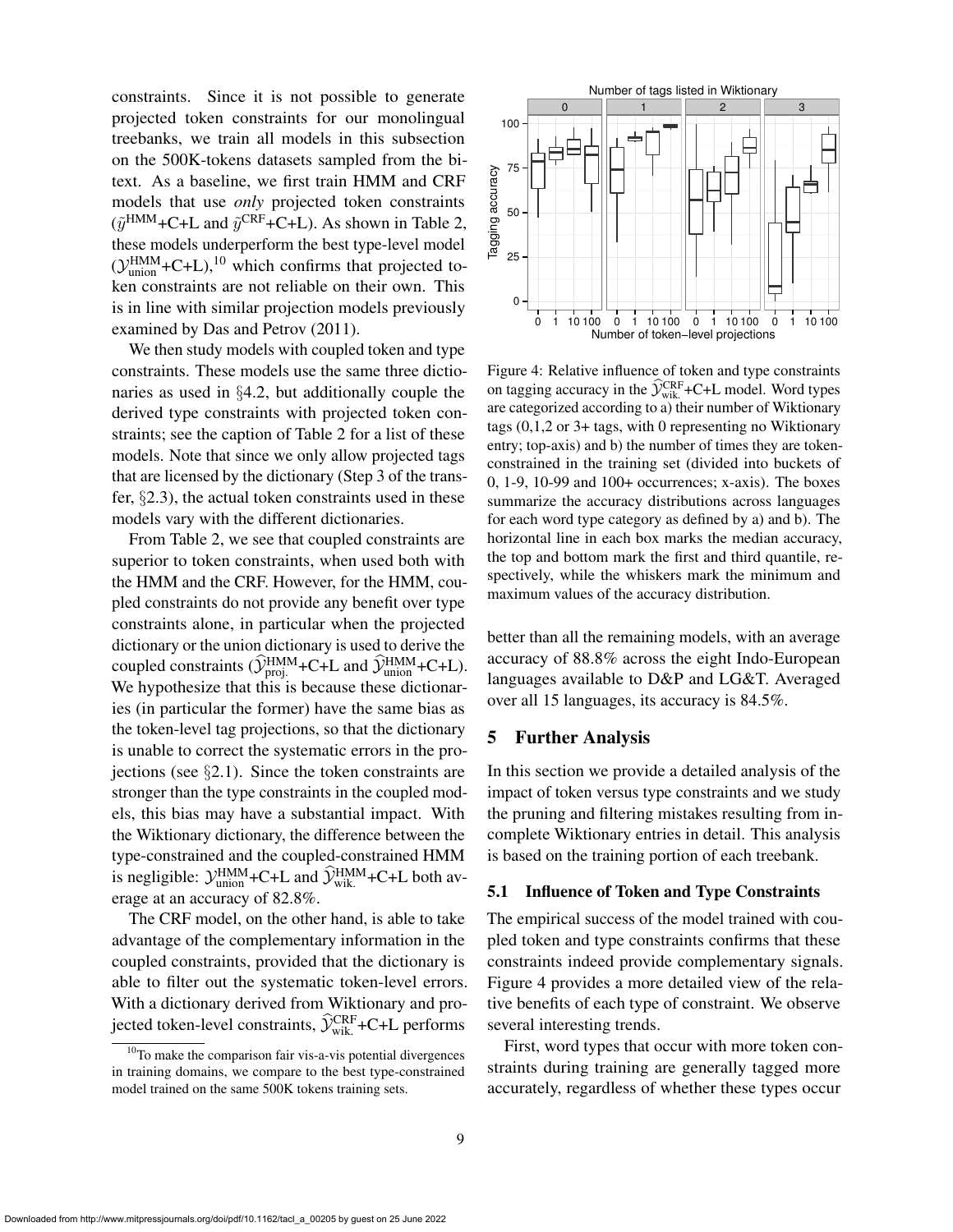

Figure 5: Average pruning accuracy (line) across languages (dots) as a function of the number of hypothetically corrected Wiktionary entries for the k most frequent word types. For example, position 100 on the x-axis corresponds to manually correcting the entries for the 100 most frequent types, while position 0 corresponds to experimental conditions.

in Wiktionary. The most common scenario is for a word type to have exactly one tag in Wiktionary and to occur with this projected tag over 100 times in the training set (facet 1, rightmost box). These common word types are typically tagged very accurately across all languages.

Second, the word types that are ambiguous according to Wiktionary (facets 2 and 3) are predominantly frequent ones. The accuracy is typically lower for these words compared to the unambiguous words. However, as the number of projected token constraints is increased from zero to 100+ observations, the ambiguous words are effectively disambiguated by the token constraints. This shows the advantage of intersecting token and type constraints.

Finally, projection generally helps for words that are not in Wiktionary, although the accuracy for these words never reach the accuracy of the words with only one tag in Wiktionary. Interestingly, words that occur with a projected tag constraint less than 100 times are tagged more accurately for types not in the dictionary compared to ambiguous word types with the same number of projected constraints. A possible explanation for this is that the ambiguous words are inherently more difficult to predict and that most of the words that are not in Wiktionary are less common words that tend to also be less ambiguous.



Figure 6: Prevalence of pruning mistakes per POS tag, when pruning the inference search space with Wiktionary.

#### 5.2 Wiktionary Pruning Mistakes

The error analysis by Li et al. (2012) showed that the tags licensed by Wiktionary are often valid. When using Wiktionary to prune the search space of our constrained models and to filter token-level projections, it is also important that correct tags are not mistakenly pruned because they are missing from Wiktionary. While the accuracy of filtering is more difficult to study, due to the lack of a gold standard tagging of the bitext, Figure 5 (position 0 on the xaxis) shows that search space pruning errors are not a major issue for most languages; on average the pruning accuracy is almost 95%. However, for some languages such as Chinese and Czech the correct tag is pruned from the search space for nearly 10% of all tokens. When using Wiktionary as a pruner, the upper bound on accuracy for these languages is therefore only around 90%. However, Figure 5 also shows that with some manual effort we might be able to remedy many of these errors. For example, by adding missing valid tags to the 250 most common word types in the worst language, the minimum pruning accuracy would rise above 95% from below 90%. If the same was to be done for all of the studied languages, the mean pruning accuracy would reach over 97%.

Figure 6 breaks down pruning errors resulting from incorrect or incomplete Wiktionary entries across the correct POS tags. From this we observe that, for many languages, the pruning errors are highly skewed towards specific tags. For example, for Czech over 80% of the pruning errors are caused by mistakenly pruned pronouns.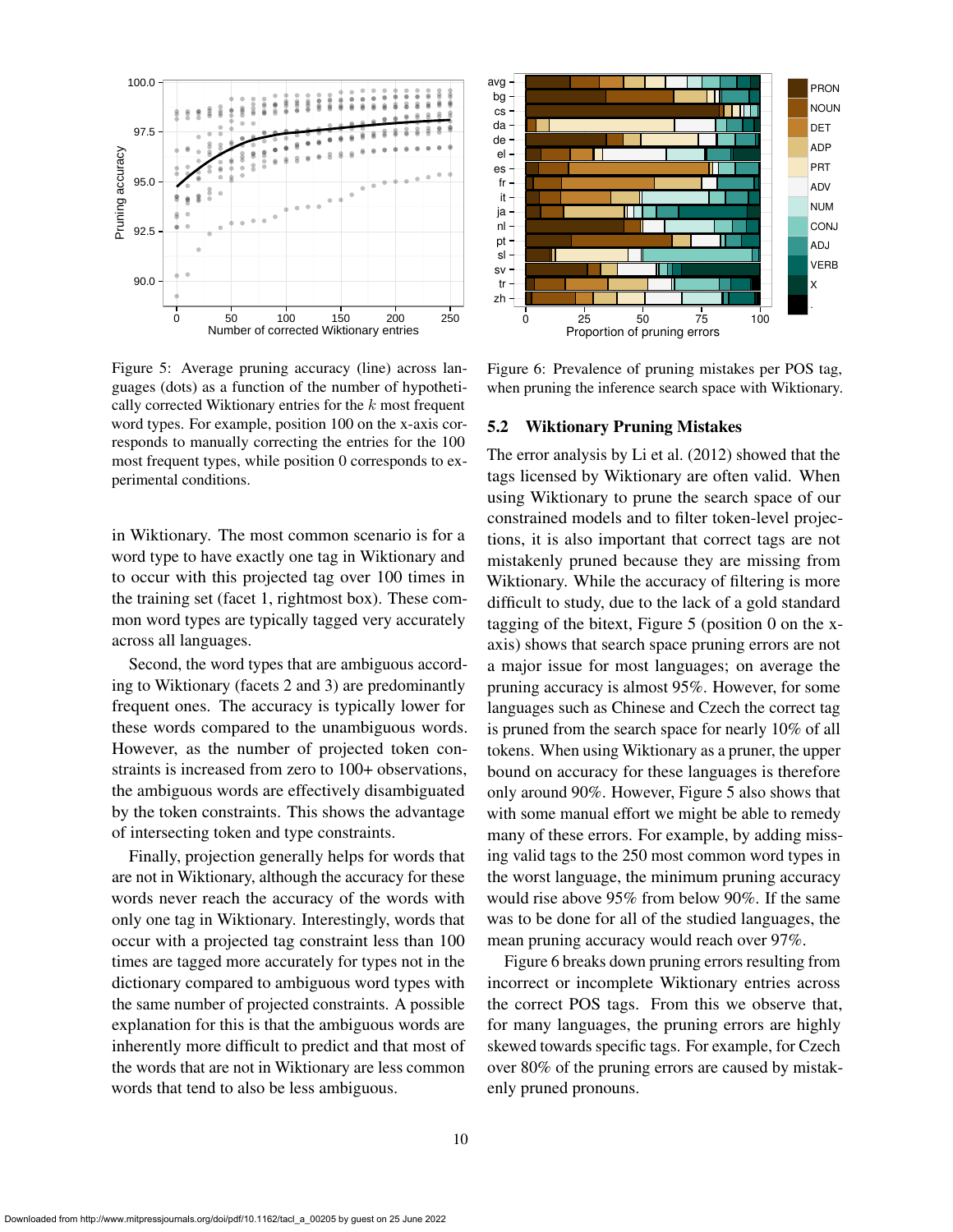# 6 Conclusions

We considered the problem of constructing multilingual POS taggers for resource-poor languages. To this end, we explored a number of different models that combine token constraints with type constraints from different sources. The best results were obtained with a partially observed CRF model that effectively integrates these complementary constraints. In an extensive empirical study, we showed that this approach substantially improves on the state of the art in this context. Our best model significantly outperformed the second-best model on 10 out of 15 evaluated languages, when trained on identical data sets, with an insignificant difference on 3 languages. Compared to the prior state of the art (Li et al., 2012), we observed a relative reduction in error by 25%, averaged over the eight languages common to our studies.

# Acknowledgments

We thank Alexander Rush for help with the hypergraph framework that was used to implement our models and Klaus Macherey for help with the bitext extraction. This work benefited from many discussions with Yoav Goldberg, Keith Hall, Kuzman Ganchev and Hao Zhang. We also thank the editor and the three anonymous reviewers for their valuable feedback. The first author is grateful for the financial support from the Swedish National Graduate School of Language Technology (GSLT).

### **References**

- Anne Abeillé, Lionel Clément, and François Toussenel. 2003. Building a Treebank for French. In A. Abeille,´ editor, *Treebanks: Building and Using Parsed Corpora*, chapter 10. Kluwer.
- Taylor Berg-Kirkpatrick, Alexandre Bouchard-Côté, John DeNero, and Dan Klein. 2010. Painless unsupervised learning with features. In *Proceedings of NAACL-HLT*.
- Sabine Buchholz and Erwin Marsi. 2006. CoNLL-X shared task on multilingual dependency parsing. In *Proceedings of CoNLL*.
- Stanley F Chen. 2003. Conditional and joint models for grapheme-to-phoneme conversion. In *Proceedings of Eurospeech*.
- Christos Christodoulopoulos, Sharon Goldwater, and Mark Steedman. 2010. Two decades of unsupervised POS induction: How far have we come? In *Proceedings of EMNLP*.
- Dipanjan Das and Slav Petrov. 2011. Unsupervised partof-speech tagging with bilingual graph-based projections. In *Proceedings of ACL-HLT*.
- Arthur P. Dempster, Nan M. Laird, and Donald B. Rubin. 1977. Maximum likelihood from incomplete data via the EM algorithm. *Journal of the Royal Statistical Society, Series B*, 39.
- John DeNero and Klaus Macherey. 2011. Model-based aligner combination using dual decomposition. In *Proceedings of ACL-HLT*.
- Brad Efron and Robert J. Tibshirani. 1993. *An Introduction to the Bootstrap*. Chapman & Hall, New York, NY, USA.
- Victoria Fossum and Steven Abney. 2005. Automatically inducing a part-of-speech tagger by projecting from multiple source languages across aligned corpora. In *Proceedings of IJCNLP*.
- Dan Garrette and Jason Baldridge. 2012. Type-supervised hidden markov models for part-of-speech tagging with incomplete tag dictionaries. In *Proceedings of EMNLP-CoNLL*.
- Yoav Goldberg, Meni Adler, and Michael Elhadad. 2008. EM can find pretty good HMM POS-taggers (when given a good start). In *Proceedings of ACL-HLT*.
- Philipp Koehn. 2005. Europarl: A parallel corpus for statistical machine translation. In *MT Summit*.
- John D. Lafferty, Andrew McCallum, and Fernando C. N. Pereira. 2001. Conditional random fields: Probabilistic models for segmenting and labeling sequence data. In *Proceedings of ICML*.
- Shen Li, João Graça, and Ben Taskar. 2012. Wiki-ly supervised part-of-speech tagging. In *Proceedings of EMNLP-CoNLL*.
- Dong C. Liu and Jorge Nocedal. 1989. On the limited memory BFGS method for large scale optimization. *Mathematical Programming*, 45.
- Mitchell P. Marcus, Mary Ann Marcinkiewicz, and Beatrice Santorini. 1993. Building a large annotated corpus of English: the Penn treebank. *Computational Linguistics*, 19(2).
- Tahira Naseem, Benjamin Snyder, Jacob Eisenstein, and Regina Barzilay. 2009. Multilingual part-of-speech tagging: Two unsupervised approaches. *JAIR*, 36.
- Joakim Nivre, Johan Hall, Sandra Kübler, Ryan McDonald, Jens Nilsson, Sebastian Riedel, and Deniz Yuret. 2007. The CoNLL 2007 shared task on dependency parsing. In *Proceedings of EMNLP-CoNLL*.
- Slav Petrov, Dipanjan Das, and Ryan McDonald. 2012. A universal part-of-speech tagset. In *Proceedings of LREC*.
- Sujith Ravi and Kevin Knight. 2009. Minimized models for unsupervised part-of-speech tagging. In *Proceedings of ACL-IJCNLP*.